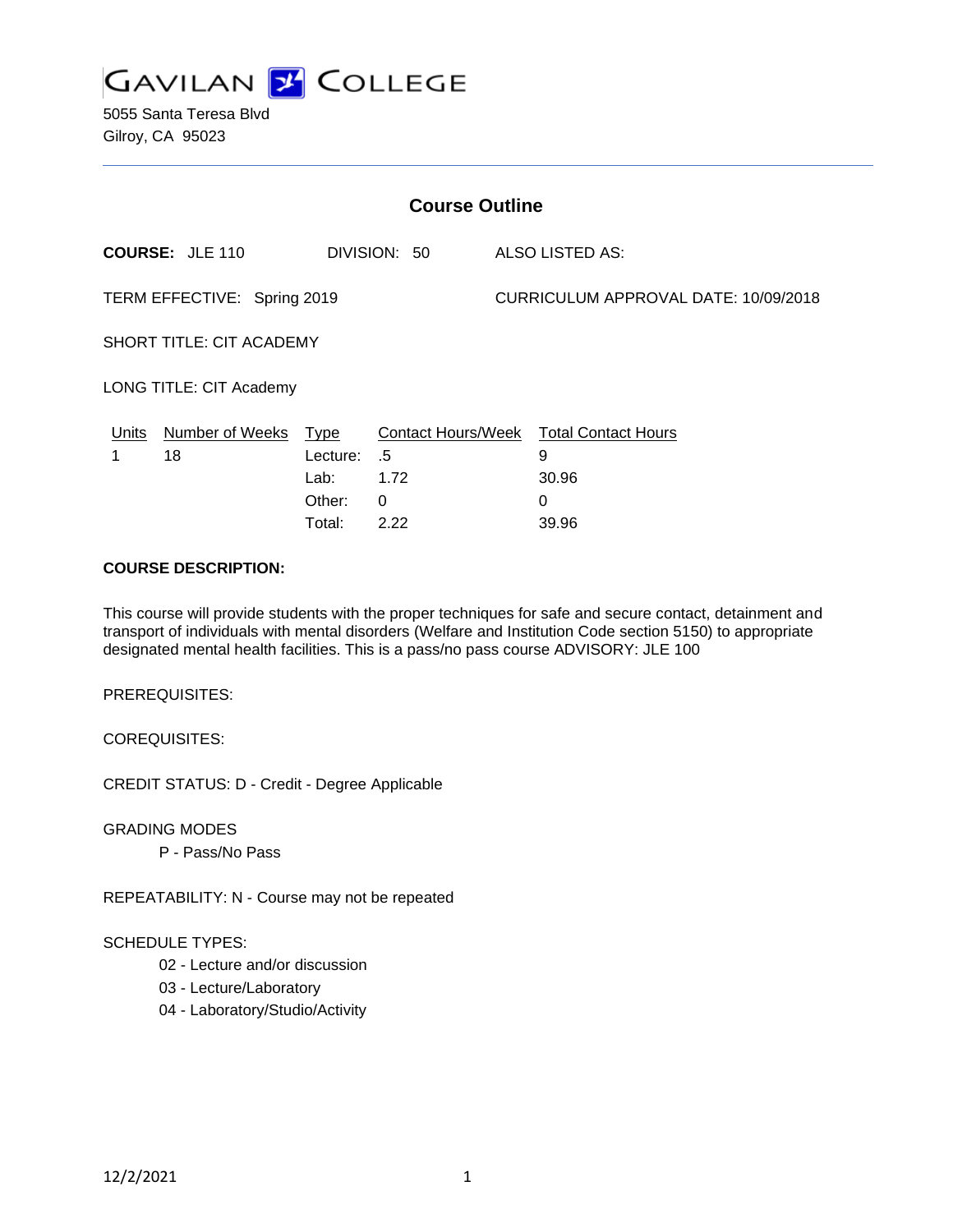## **STUDENT LEARNING OUTCOMES:**

By the end of this course, a student should:

1. Identify different types of mental illness and behavioral manifestations related to those illnesses.

2. Identify the illness, but also the effects of medication, and treatment options that are available for discussed illnesses.

3. Demonstrate methods taught and use to increase officer's verbal skills to more effectively deal with persons in crisis.

## **CONTENT, STUDENT PERFORMANCE OBJECTIVES, OUT-OF-CLASS ASSIGNMENTS**

Curriculum Approval Date: 10/09/2018 Lecture Content

- I. MAJOR DEPRESSION
- A. Signs and Symptoms Psychological
- 1. Sad mood
- 2. Numb / Empty Feeling
- 3. Worthlessness
- 4. Guilt and shame
- 5. Anxiety
- 6. Short Term
- 7. Hopelessness
- 8. Helplessness
- B. Signs and Symptoms
- 1. Agitation / pacing, hand wringing
- 2. Crying
- 3. Psychomotor retardation
- 4. Social isolation
- 5. Refusal to get out of bed
- C. Signs and Symptoms Physical
- 1. Sleep pattern change
- 2. Appetite changes
- 3. Somatic complaints
- 4. Worsening of chronic illness
- 5. Decreased sex drive
- 6. Decreased energy
- II. DIAGNOSTIC CRITERIA FOR MANIC EPISODE
- A. A distinct period of abnormally, persistently elevated, expansive, or irritable mood
- B. Three or more of the following symptoms
- 1. Inflated self-esteem or grandiosity
- 2. Decreased need for sleep
- 3. Pressure to keep talking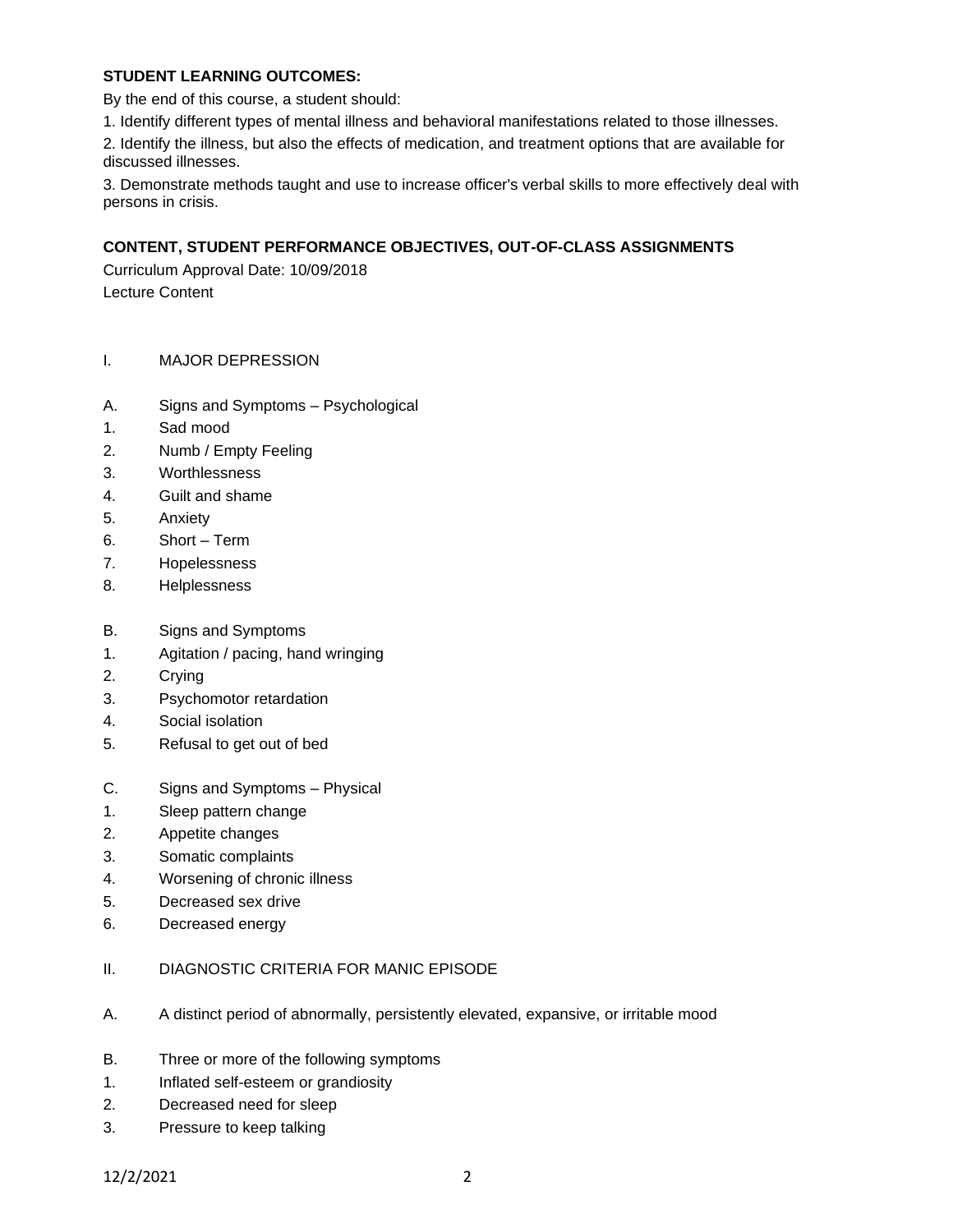- 4. Racing thoughts
- 5. Distractibility
- 6. Increased activity or agitation
- 7. Psychosis
- C. Diagnostic criteria for major depressive episode two weeks of longer with 5 or more of:
- 1. Persistently depressed mood
- 2. Marked diminished interest or pleasure
- 3. Significant change of appetite
- 4. Difficulty sleeping or sleeping too much
- 5. Agitation or psychomotor slowing
- 6. Fatigue or loss of energy
- 7. Poor concentration
- 8. Recurrent thoughts of death or being suicidal
- D. Diagnostic criteria of Bipolar Disorder
- 1. Criteria are met for manic episode and major depressive episode nearly every day for 1 week period
- 2. Mood disturbance is severe
- 3. Symptoms are not due to direct physiological effects of a substance or a general medical condition
- E. Differential Diagnosis
- 1. Schizoaffective Disorder thought disorder more prominent
- 2. Personality Disorder interpersonal conflict, emotional instability more prominent
- 3. Agitated Major Depression no increase in energy and mood
- 4. ADHD- attention, concentration problem is more prominent
- F. Medications
- 1. Mood Stabilizers help prevent manic and depressive episodes
- a. Antidepressants
- b. Antipsychotics
- c. Anxiolytics
- G. Why stay on medication
- 1. Symptom control and relapse prevention
- 2. Relapse rate after abruptly stopping medications is 50% in 5 months
- 3. Going on and off medications can lead to medication not working
- 4. Suicide risk 15% without medication, 1% with medication
- H. Risk of untreated Bipolar Illness
- 1. Suicide: 25% attempt, 15% completed
- 2. Financial instability, career problems, job loss
- 3. Difficulty in relationships, family disintegration
- 4. Unstable perceptions, attitudes, cognition
- 5. Hospitalization
- 6. Violence
- 7. Drug Abuse
- III. SCHIZOPHRENIA

12/2/2021 3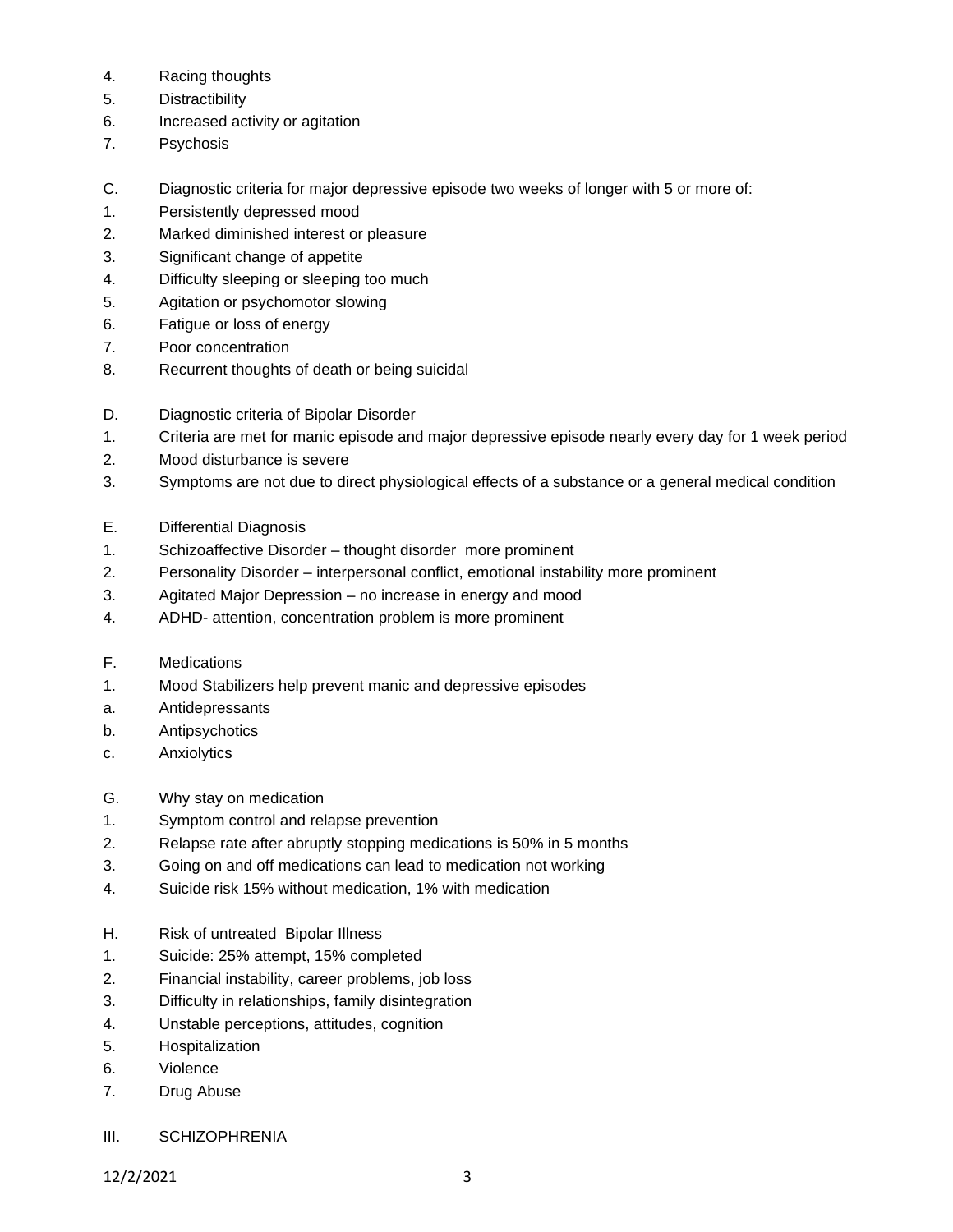- A. Positive symptoms
- 1. Delusions
- 2. Hallucination
- 3. Distorted perception
- B. Negative symptoms
- 1. Flat-Blunted emotions
- 2. Lack energy motivation
- 3. Lack interest / pleasure
- C. Disorganized symptoms
- 1. Confused thinking
- 2. Disorganized speech
- 3. Disorganized behavior
- D. Important to diagnose
- E. Inherited
- F. Environmental
- 1. Stressors
- 2. Drug / Alcohol
- G. Stages of recovery
- 1. Acute episode
- 2. Stabilization after acute
- 3. Maintenance phase
- H. Psychosocial treatment
- 1. Client / family education
- 2. Collaborative decision making
- 3. Medication and symptom monitoring
- 4. Case management
- 5. Housing
- 6. Drug alcohol
- 7. Day treatment
- IV. PERSONALITY DISORDERS
- A. Definitions
- 1. Personality pattern
- 2. Distinguishing trait
- 3. Vicious cycle
- B. Behaviors and situations you may encounter
- C. Basic communication and behavioral strategies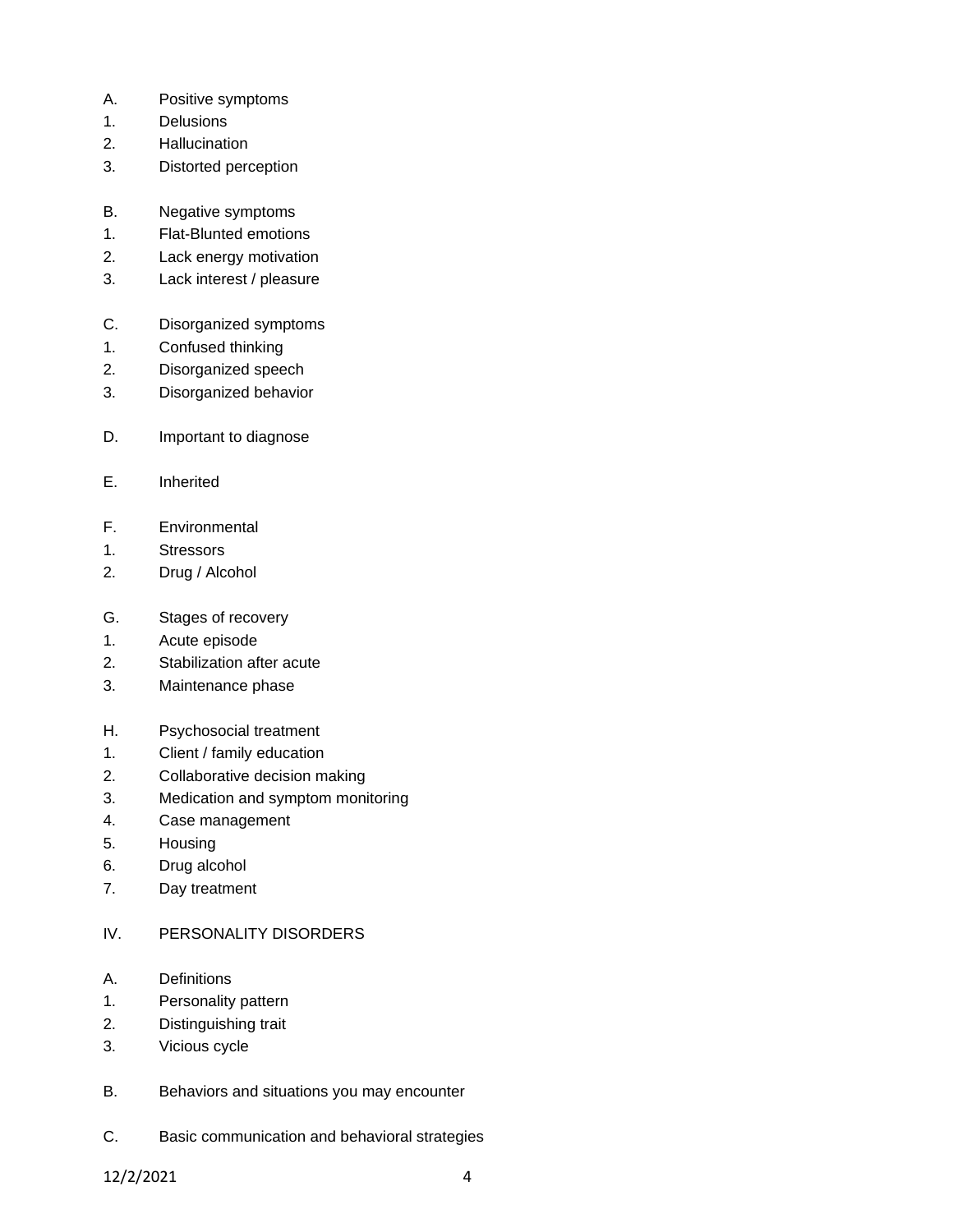- 1. Provide understanding instead of advice
- 2. Focus on behavior
- 3. Assist person to think rationally
- 4. Assure your interest in successful outcomes for the person
- V. DUAL DIAGNOSIS
- A. Drug patterns
- B. Treatment considerations
- C. Goals of treatment should include:
- 1. Achievement and maintenance of abstinence
- 2. Reduction of use and accompanying problem
- 3. Stabilization, resolution, or reduction from acute psychiatric symptoms
- 4. Improvement in functioning and lifestyle
- 5. Early intervention in relapse process

## VI. GENERAL CHARACTERISTICS OF PERSONS WITH DEVELOPMENTAL DISABILITIES

A. General behavioral cues associated with developmental disabilities:

1. Behaviors associated with mental retardation, cerebral palsy, epilepsy and autism range in severity from mildly affected to severely affected.

- 2. Persons with these disabilities may display the following characteristics in any or all combinations:
- a. Receptive or expressive communication difficulty
- b. Seizure disorder
- c. Muscle control difficulty
- d. Slurred speech
- e. Confusion and / or disorientation
- f. Lethargy
- g. Self-endangering behavior
- h. Inappropriate response to the situation
- i. Purposeless repetitive behavior
- j. Lack of awareness of dangerous situations
- B. Major types of developmental disabilities include:
- 1. Mental retardation, with is manifested by
- a. Actions which are not age appropriate
- b. Subaverage intellectual functioning
- c. Deficits in adaptive behavior and self-care
- d. Limited language and communication abilities, resulting in difficulty understanding complex instructions
- 2. Cerebral palsy, which is manifested by
- a. Loss or difficulty with motor / muscle control or coordination which may affect speech, hearing and / or vision
- b. Muscular spasms
- c. Slurred speech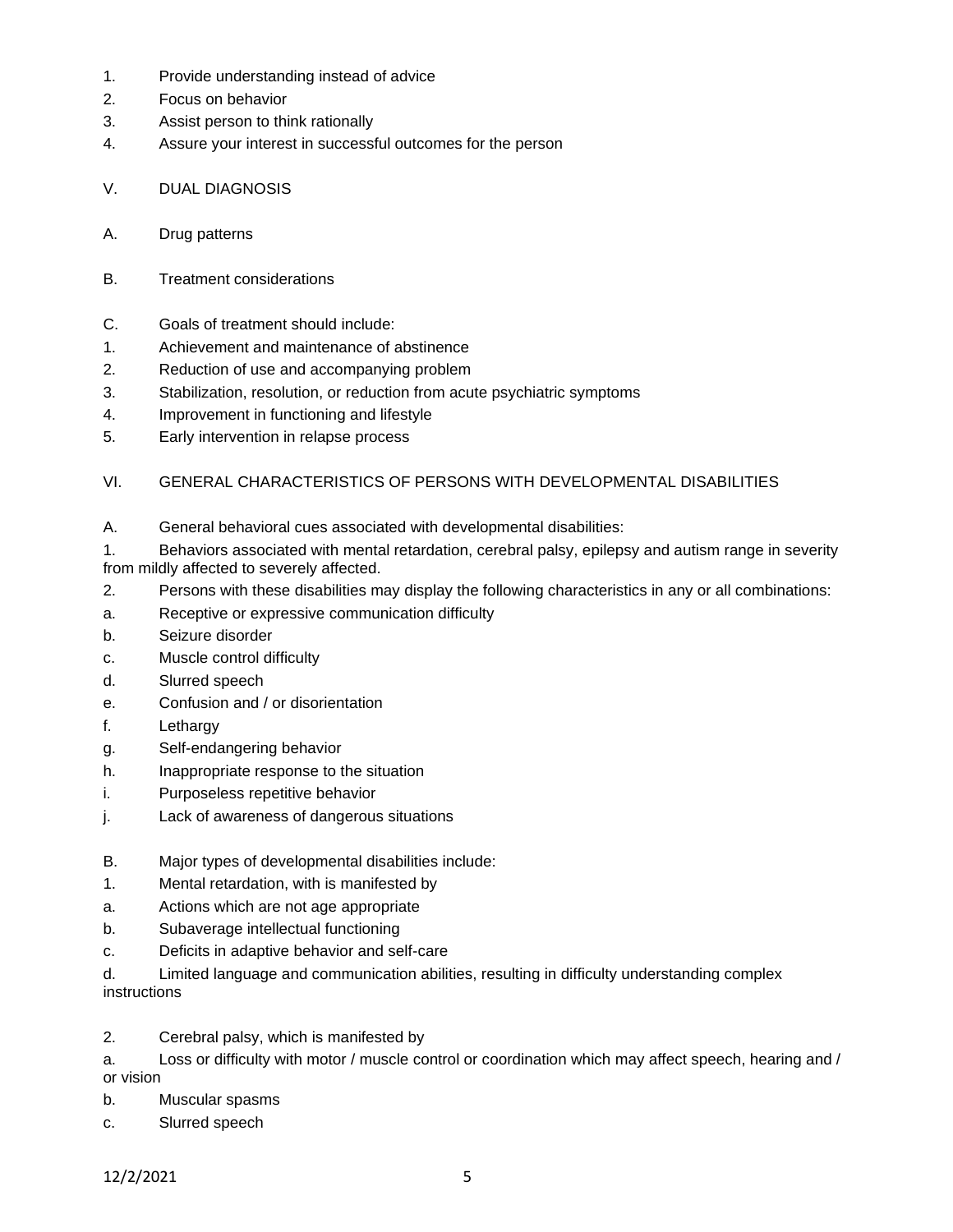- d. Actions which resemble intoxication
- 3. Epilepsy, which is manifested by
- a. Obvious or subtle seizures
- b. Disorientation or "daydreaming"
- c. Lethargy
- d. Slurred speech
- 4. Autism, which is manifested by
- a. Severe behavior and communication
- b. Inability to talk to or relate to other persons
- c. Lack of response to sound
- d. Lack of interest in surroundings
- e. Intense interest in certain objects

## TYPES OF LAW ENFROCEMENT CALLS FOR SEVICES WHICH MAY INVOLVE PERSONS WITH DISABILITES

C. Although any type of call for law enforcement service may potentially involve a person with a disability, the following types of situations frequently involve a person with a disability whose behavior is misunderstood. For example:

- 1. Suspicious person
- 2. Disoriented person
- 3. Hostile person
- 4. Unknown trouble
- 5. Disturbance
- 6. Medical emergency (e.g. major seizure)
- 7. Indecent exposure
- 8. Person under the influence

D. Often the behavior of a person with a disability is misinterpreted by the reporting party.

E. In other cases, the person with the disability may be known to the informant and the incident may be reported to the responding officers(s) as:

1. A family dispute or domestic violence incident

2. "incorrigible" behavior (e.g. a situation where a family member or caregiver is unable to manage the person with the disability

F. The Lanterman Developmental Disabilities Services Act defines a "developmental disability" as:

- 1. Mental retardation
- 2. Cerebral palsy
- 3. Epilepsy
- 4. Autism

G. The State of California's responsibility for and coordination of services for developmentally disabled persons including:

- 1. Treatment and habilitation services
- 2. Protection of the person's civil liberties
- 3. Treatment in the least restrictive conditions necessary to achieve the purposes of treatment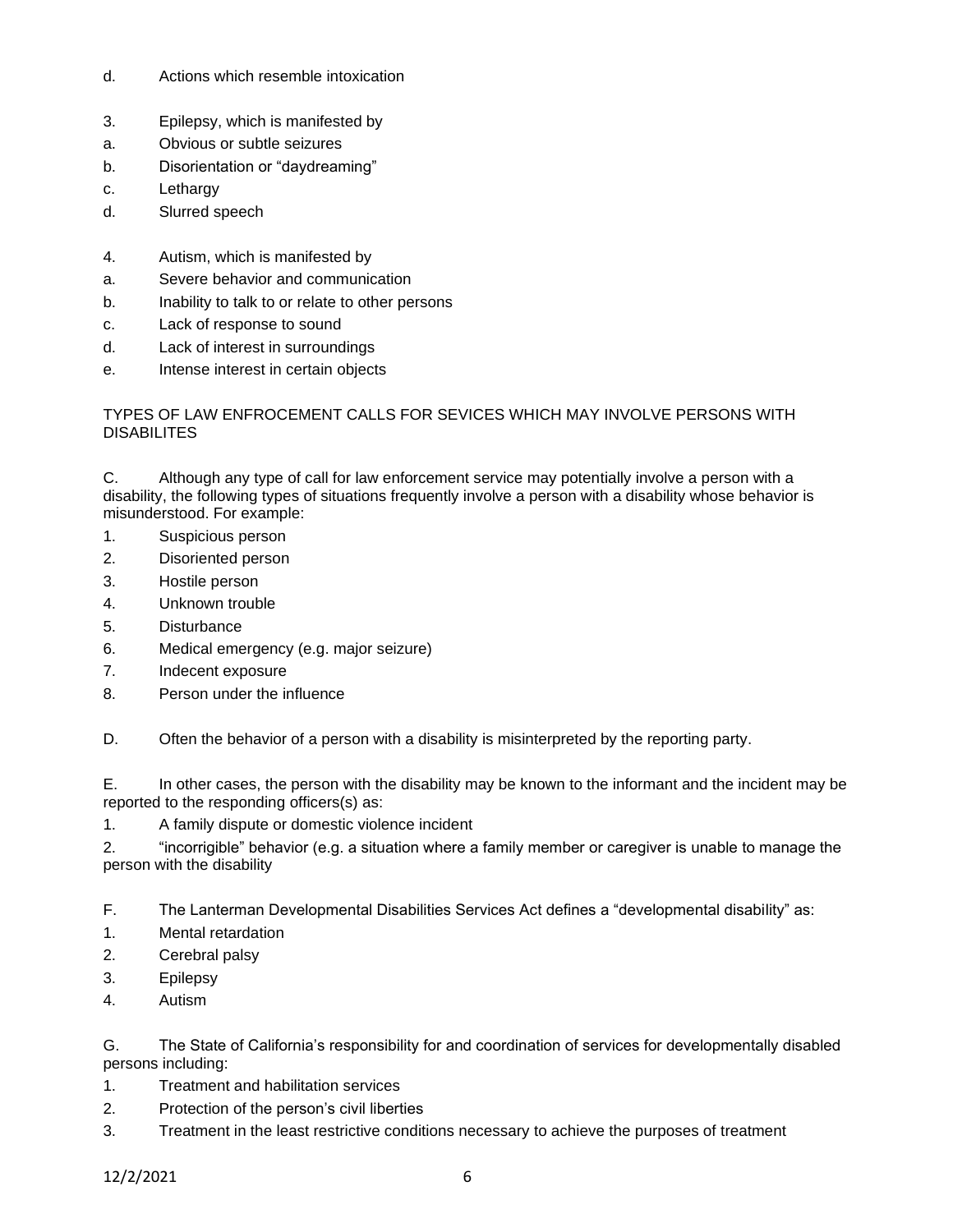H. A right to dignity, privacy, and human care

I. A right to participate in an appropriate program of publicly supported education, regardless of degree of handicap.

- J. A right to prompt medical care
- K. A right to religious freedom and practice
- L. A right to social interaction and participation in community activities
- M. A right to physical exercise and recreational opportunity

N. A right to be free from harm, including unnecessary physical restraint, isolation, excessive medication, abuse, or neglect

O. A right to be free from hazardous procedures

## VII. CRISIS INTERVENTION WITH CHILDREN, ADOLESCENTS AND YOUNG ADULTS

- A. Participants will gain information about the following:
- 1. Identifying juveniles who are dangerous to themselves or others
- 2. Determining the level of danger and intensity of situations
- 3. Conducting a needs assessment

4. De-escalation of the crisis using verbal and non-verbal communication so that physical management can be avoided

- 5. Identifying and utilizing outside support systems and community resources
- B. Basic crisis intervention principals
- 1. Verbally: Yelling, cursing, becoming loud, fidgeting, etc
- 2. Physically: Throwing things, property damage, assault to self, assault to others, etc
- C. Four distinct and identifiable behavior levels and the corresponding staff "attitude"
- 1. Crisis Development
- a. Anxiety
- b. Defensive
- c. Acting-out
- d. Tension Reduction
- 2. Staff / Provider Response
- a. Supportive
- b. Directive
- c. Non-Violent Physical Intervention
- d. Therapeutic Rapport
- D. Basic principals of crisis intervention with youth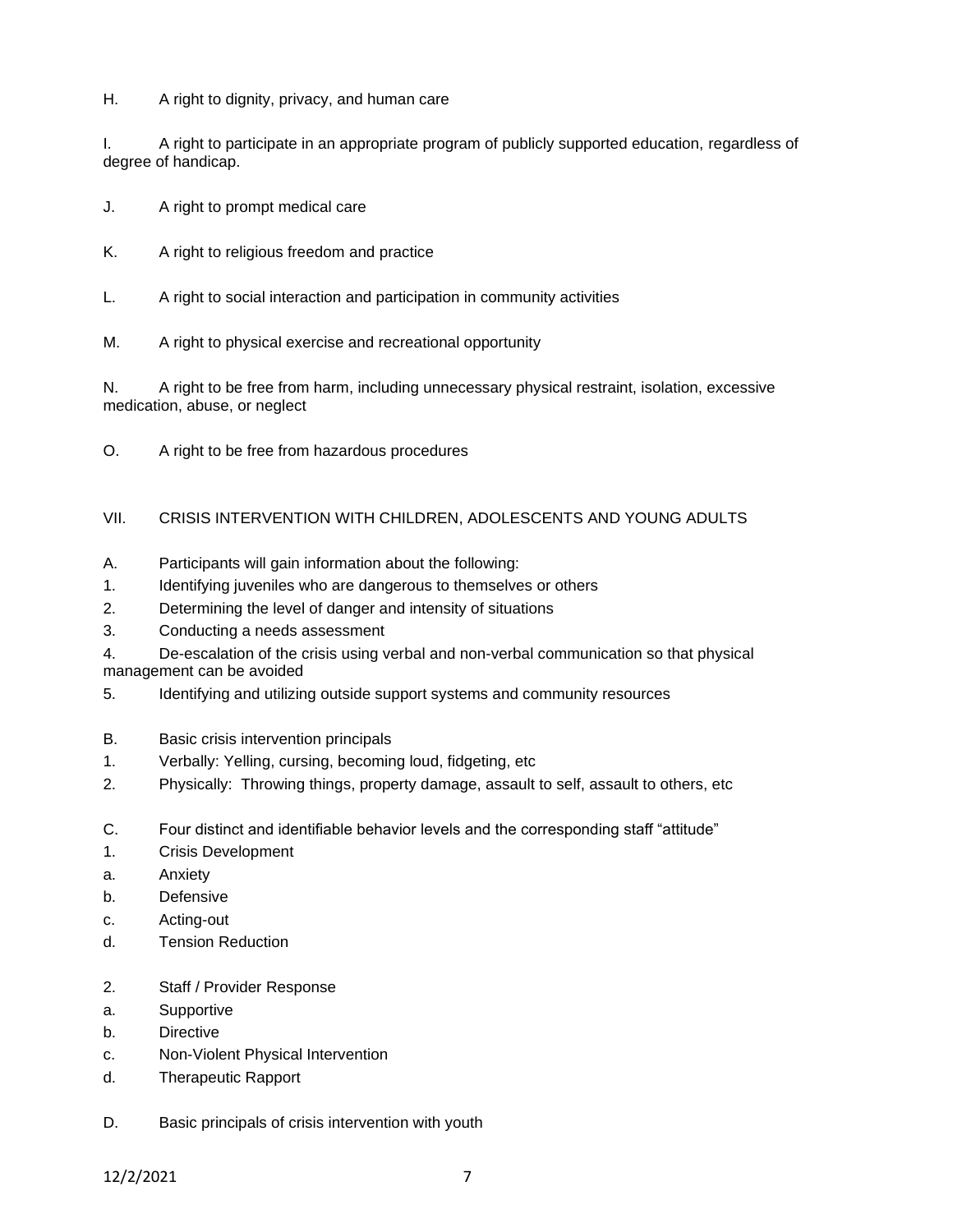1. Self-Control: It is almost impossible for an out of control person to convince an impulsive and explosive youth to regain control. Stay calm don't power struggle.

2. Identification: Accurately identify visual and auditory signals which come before an outburst. Failure to do so virtually ensures the crisis intervention will be unsuccessful.

3. Communication: Use simple, direct and brief verbal communications.

4. Timing: Use crisis techniques during the various stages of the crisis. If used at other times they are ineffective and may cause an escalation in acting out behavior.

5. Patience: The crisis will pass. Panicking or becoming unnecessarily punitive because crisis intervention is not immediately successful can cause further escalation.

6. Spontaneity: Each assault is unique and may require modification of basic techniques. The cause of an assault may change necessitating a switch in techniques.

E. Some guidelines for assessing and responding to an emotionally distraught adolescent of young person

### Team Intervention

- 1. Select a Team Leader
- a. First person on the scene
- b. A team member with confidence and competence in handling crisis situations
- c. A team member with confidence and competence in handling crisis situations
- d. A team member who has rapport with the acting out individual
- 2. Team Leader Duties
- a. Assess the situation. What steps are necessary?
- b. Plan the intervention
- c. Direct or cue the team members

d. Communicate with the acting out individual. To avoid confusion, only one person should talk with the acting out person.

- 3. Precipitating Factors (the true cause of the crisis)
- a. Loss of personal power (may act out to get it back)
- b. Displaced anger (can't get at "them", but can get at you)
- c. Change  $=$  Loss  $=$  Grief (value of the lost object)
- d. Fear (fight or flight)
- e. Failure / Frustration (it's easier to blame others)
- f. Psychiatric disorder (manic symptoms, psychotic symptoms, change in sleep or appetite, etc)
- F. What to remember / tips for crisis intervention
- 1. Let clients vent while you listen
- 2. Expect adolescents to project blame onto others
- 3. Are they able to comprehend the gravity of the situation?
- 4. Is their insight and judgment impaired?
- 5. How well do you understand their culture and language?
- 6. Do they have family that may assist you? (or get in the way)
- 7. Remove the audience
- 8. Remain objective, do not allow yourself to become agitated. Do not respond emotionally to their words, threats or deeds
- 9. Assume they want to regain control
- 10. Give the child choices / options (not more than "this or that")
- 11. Allow time for response. Don't rush.
- 12. Ignore what can be ignored. Pick your battles.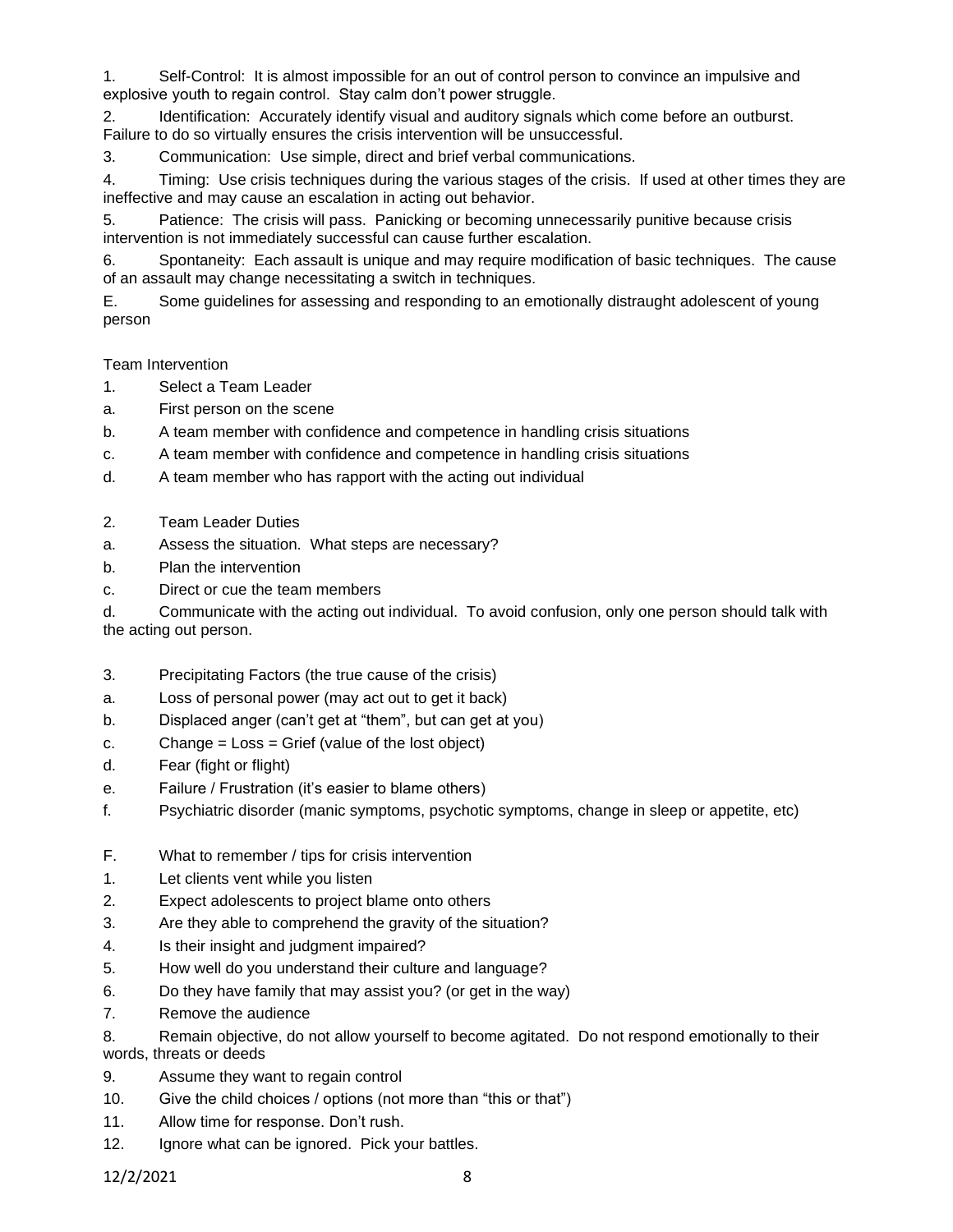13. Find something positive. Look for strengths.

14. Be conscious of typical teenage authority conflicts. Remember adolescents are much younger that their stated age developmentally and emotionally.

- 15. Parents and workers decide collaboratively on an action plan. Action plans should:
- a. Be focused on the present situation
- b. Include concrete steps
- c. Include what is going to happen, who is going to do it and when it will be done
- d. Be realistic

Action plans also need to be frequently evaluated and when necessary, new options explored.

- G. Some general ways to deal with difficult behaviors
- 1. Learn to understand what's behind the behavior
- 2. Plan ways to be effective
- 3. Utilize the element of surprise
- 4. Monitor your own behavior
- H. Staff fear and anxiety: fear is not necessarily bad
- 1. Unproductive
- a. Freeze: (decrease motor skills)
- b. Overreact
- c. React inappropriately (situation specific)
- 2. Productive
- a. Increase reaction time
- b. Increase in strength
- c. Increased sensory activity
- I. Signs and symptoms of chemical dependence
- 1. Found to be in possession of controlled substance
- 2. Stealing money for alcohol or drug purchases
- 3. Loss of control while drinking
- 4. Suicidal thoughts or behaviors
- 5. Violence when high or drunk
- 6. Defensive when confronted about use
- 7. Blackouts and / or loss of memory
- J. Alcohol poisoning
- 1. Be aware that alcohol poisoning may effect a young person more intensely
- K. Assessing child and family needs:

1. Assessing a child's or family's needs should run throughout your contact with the young person and family if applicable.

- 2. The needs of the young person or family may not be connected to a mental health issue.
- 3. In assessing the child's or family's needs, always take the culture into consideration.

### CULTURAL ISSUES TO BE AWARE OF WHEN DEALING WITH YOUNG PEOPLE IN CRISIS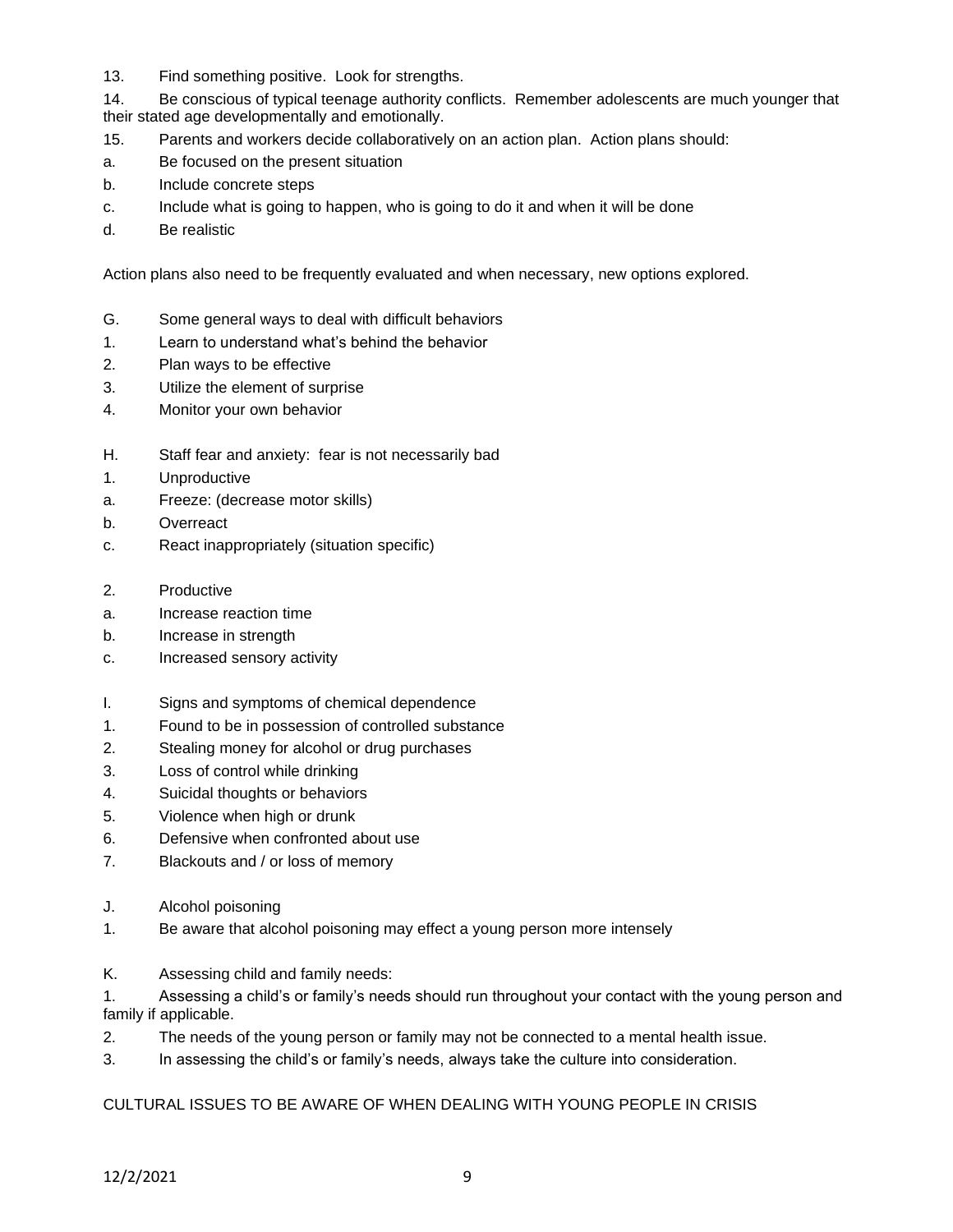L. Acknowledge cultural differences. Don't assume you know all about the particular culture

M. Allow the youth and family to educate you about how a crisis is handled in their culture and their family

N. Don't stereotype youth of color (i.e. think "gang" etc) Look at each situation and person independently

O. Be familiar with the predominant local populations such as Latino, Asian and Filipino

P. Be alert to acculturation issues between the values and norms of foreign-born parents and their children who grew up here

Q. Know how to access specific cultural and language resources

## MENTAL HEALTH AND CRISIS INTERVENTION PRINCIPLES

Are different in children / adolescents from adult diagnosis and symptoms

- R. Common diagnosis in children and adolescents
- 1. ODD (Oppositional Defiant Disorder)
- 2. Conduct Disorder
- 3. ADHD (Attention Deficit Hyperactivity Disorder)
- 4. Depression (usually more anger expressed with children)
- 5. Anxiety Disorders (i.e. school phobia, Post Traumatic Stress Disorder, etc)
- 6. Bipolar
- 7. Schizophrenia
- a. Don't assume a child / adolescent in crisis means there is a mental illness present
- b. Crisis with children and adolescents can be behavioral, due to family conflicts, due to substances

abuse, other factors or a combination of factors.

**WHEN TO 5150** 

- S. Triggering events and suicidal indicators
- T. Triggering events for child and adolescent suicide could include any of the following:
- 1. Parental discord
- 2. Break up of a relationship
- 3. Physical / Sexual abuse
- 4. Death of a friend or family member

5. Feeling of failure prompted by a recent event such as not doing well on an exam or not making the football team or failing to meet parental expectations.

U. Suicidal youth almost always give indicators of their intentions. Crisis workers, parents and anyone who interacts with youth on a regular basis should learn to listen and look for these indicators in order to prevent possible suicide.

1. Verbal indicators could include:

a. "I am going to kill myself" or less direct statements such as "I can't take this anymore" or "The world would be better off without me, I'm not going to be around much longer"

b. Behavioral indicators could include:

- 1. Change in appetite
- 2. Change in sleep pattern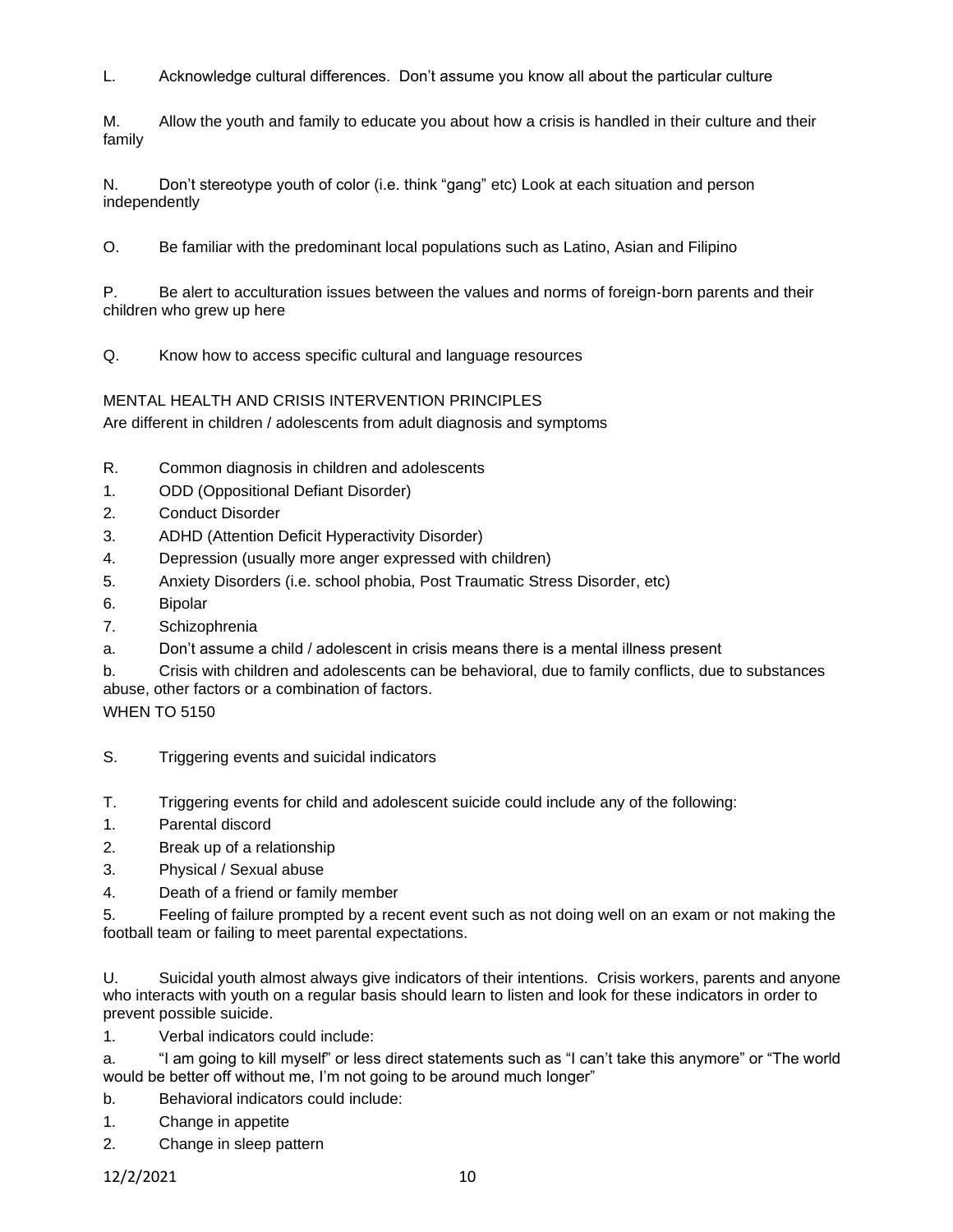- 3. Change in mood
- 4. Truancy
- 5. Problems at school
- 6. Grades decline
- 7. Isolating from friends or family
- 8. Drug or alcohol use
- 9. Themes of death
- 10. Acts of aggression
- 11. Self mutilation
- 12. Giving away treasured possessions

## VIII. LAW ENFORCEMENT / MENTAL HEALTH PROTOCOL

Mission Statement: The purpose of this protocol is to facilitate the safe and secure assessment and transport to an appropriate designated mental health facility of an individual who is in a crisis as a result of a mental disorder and who meets the criteria established in Welfare and Institution Code (WIC) Section 5150.

## A. Involuntary Detention

1. Authorized Persons: All California peace officers and those mental health staff members designated by the Local Mental Health Director.

2. Probable Cause: A state of facts must be known that would lead a person of ordinary care and prudence to believe, or to entertain a strong suspicion, that the person detained is mentally disordered and is a danger to her/himself or others, or is gravely disabled.

3. Initiating of Application for 72-Hour Detention for Evaluation and Treatment: The agency which initiates the request is responsible to complete and sign all necessary documents.

- B. Site Control
- 1. Definition of Site Control:
- 2. Mental Health Retains Site Control: With law enforcement back up if requested.
- 3. Law Enforcement Assumes Site Control: When an individual is uncooperative.
- C. Transportation:
- 1. Initiating Request for Transportation: Is responsible for 72-hour detention forms.

2. Payment for Ambulance: By whichever Agency initiates the Application for 72-hour Detention for Evaluation and Treatment

3. Transportation Options for Law Enforcement: whether to transport the individual by ambulance or by law enforcement vehicle is left up to the law enforcement agency.

- D. Ambulance Procedure:
- 1. Designated Mental Health Facility:

a. All individuals between the ages 18-60 to Natividad Medical Center for evaluation

b. Youth ages 0-17 and individuals 60+ shall be transported to Community Hospital of the Monterey Peninsula.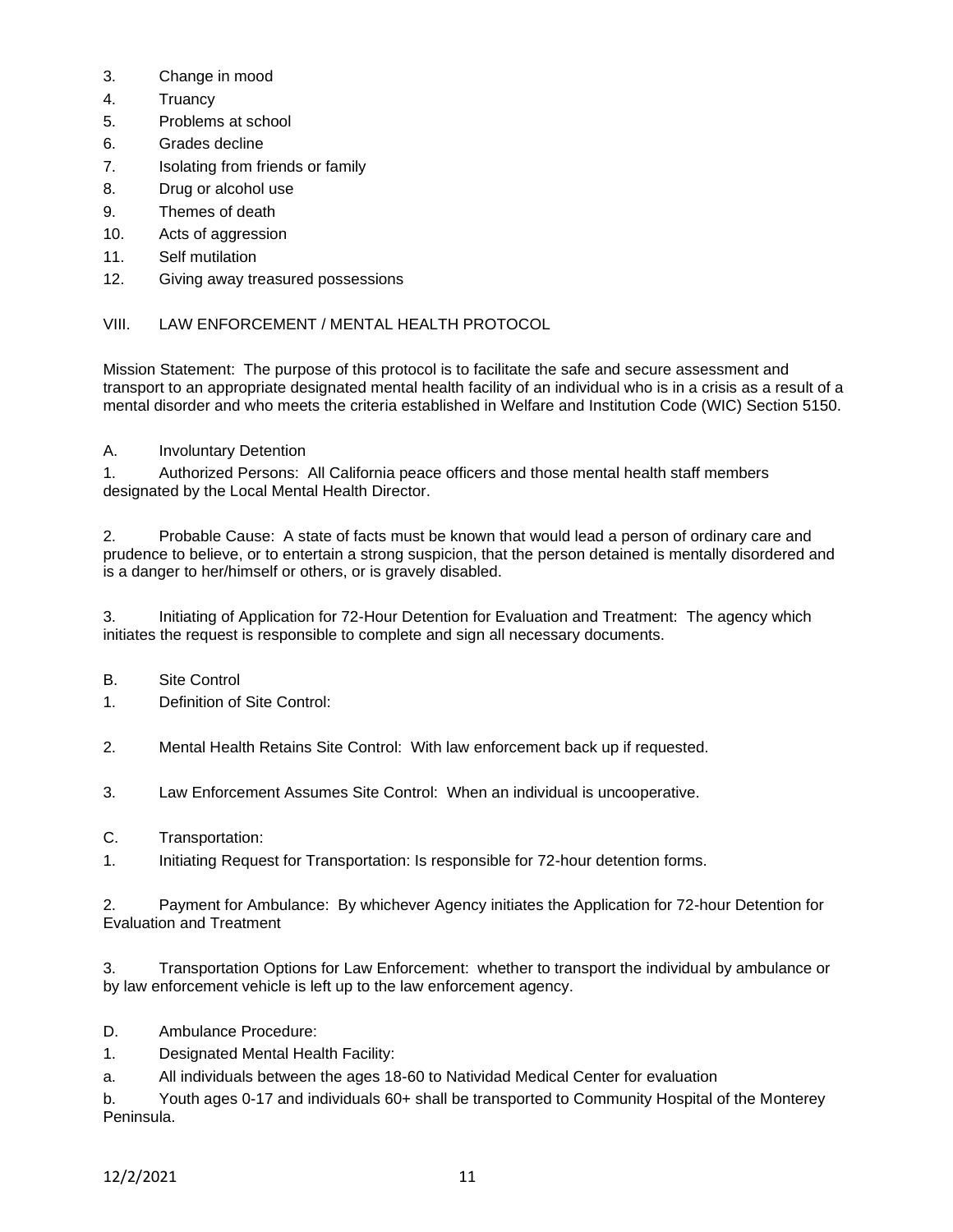c. If there is a medical emergency, ambulance staff or law enforcement personnel shall, at their sole discretion, transport individuals to the closest appropriate medical facility.

2. Use of Restraints: assistance to ambulance staff.

- 3. Used of Code-2: to prevent escalation.
- 4. Transporting 5150 Documents

5. Notification of Hospital: The ambulance staff shall be responsible for notifying the receiving hospital by radio in advance of their arrival.

### E. Hospital Admission

1. Transfer of Physical Custody: The admitting hospital shall arrange for and assume physical custody of the detained individual from ambulance staff or law enforcement personnel.

2. The admitting hospital staff shall ensure that each person admitted for 72-hour treatment and evaluation receive an evaluation as soon as possible after admission.

## F. Continuing Education

1. Training Collaborative: Law enforcement staff will work with mental health staff to provide continuing education to law enforcement officers regarding interacting with individuals with psychiatric disabilities.

- IX. SUICIDE PREVENTION
- A. Monterey Bay Suicide Facts
- B. National Suicide Facts
- 1. Suicide Prevention Service of the Central Coast provide the following life support services:
- a. 24 multilingual suicide crisis line
- b. Teen outreach in English & Spanish
- c. Community outreach presentation to1,202 tri-county residents in 1999
- d. Support group and individual grief support services
- e. Community and agency trainings and in-service
- f. Volunteer opportunities
- 2. Three risk factors are important:
- a. Current suicide plan
- b. Prior suicidal behavior
- c. Resources
- 3. Suicide Risk Factors
- a. Anxiety, particularly panic, is a major short term risk factor for suicide

b. Approximately 70% of patients with schizophrenia complete suicide; the majority of these are young males.

4. Rate of suicide in adolescent has almost tripled; rate in females has doubled.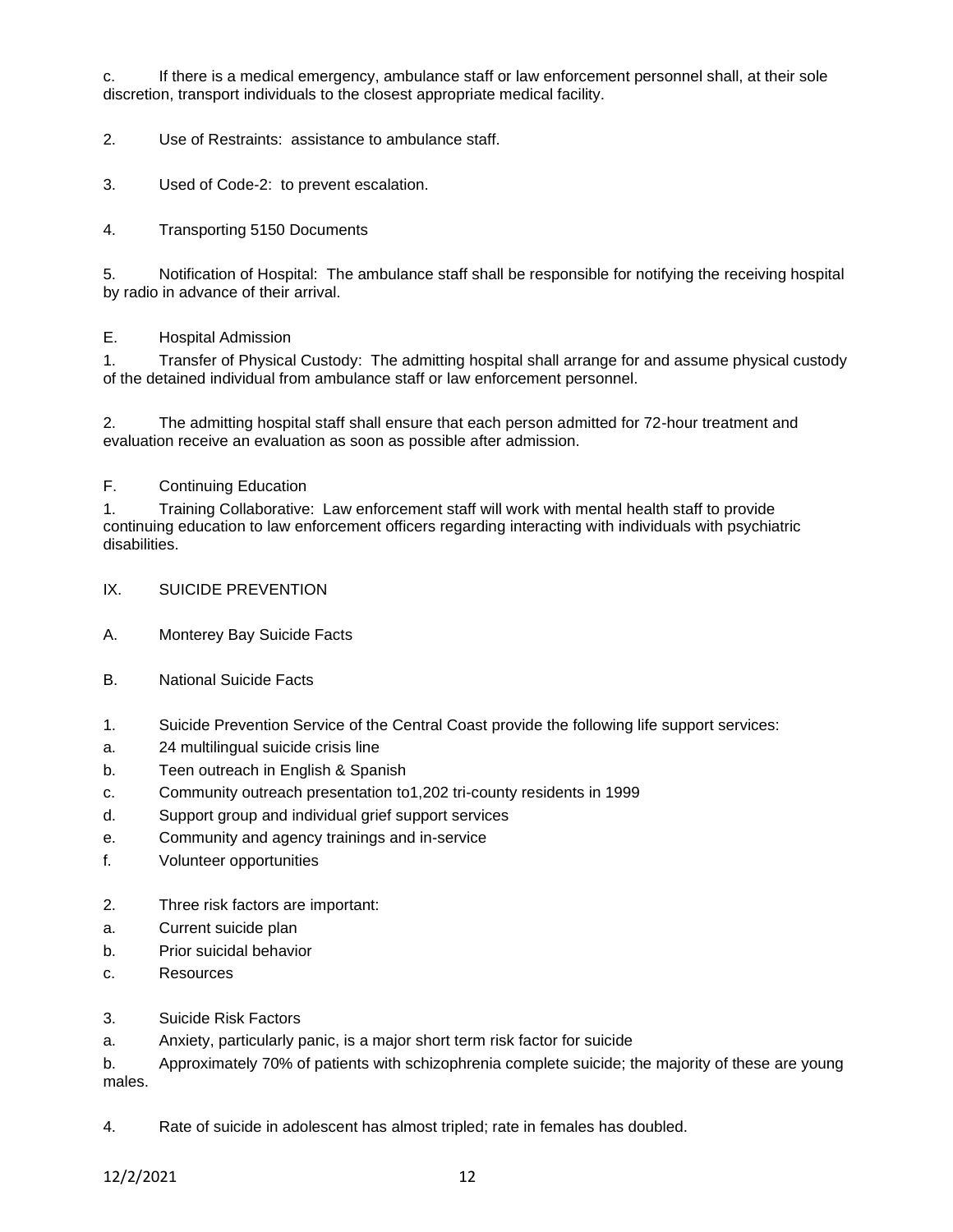5. Chemical dependence increases the suicide rate 5 fold

6. People who attempt or succeed at suicide frequently contact others for help prior to their attempt, tragically, the patients' risk of suicide often goes unrecognized.

## X. MEDICATIONS FOR MENTAL HEALTH

- A. Side Effects of Psychiatric Medicine
- 1. EPR's Stiffness
- 2. Pseudo
- 3. Akathesia
- 4. Tardive Dyskinesia
- 5. Ocular Gyric Crisis
- B. Schizophrenia Medication
- C. Atypical Anti-psychotic medications
- D. Advantages of Atypical Antipsychotic medications
- 1. Improve some negative symptoms
- 2. Less EPR's
- 3. Improve positive symptoms in refractory patients
- 4. Improve cognitive functioning
- 5. More cost effective because they decrease the total cost of care in the refractory patient
- E. Pharmacoeconomic Issues in the treatment of Psychiatric Disorders
- 1. Older medications may cost about \$50-\$100/year
- 2. Newer medications may cost about \$4000-\$9000/year
- 3. Important to look at the Global costs vs. just looking at the pharmacy budget bottom line.
- XI. CRISIS INTERVENTION
- A. Phases of the negotiating process
- 1. Crisis Plan
- 2. Policies
- 3. Procedures
- B. Calming
- 1. Initiation of the process
- 2. Reassurance, Understanding, Ventilation
- 3. Intro, Demand, Threat
- C. Rapport Building
- 1. Saving Face
- 2. Establishing the relationship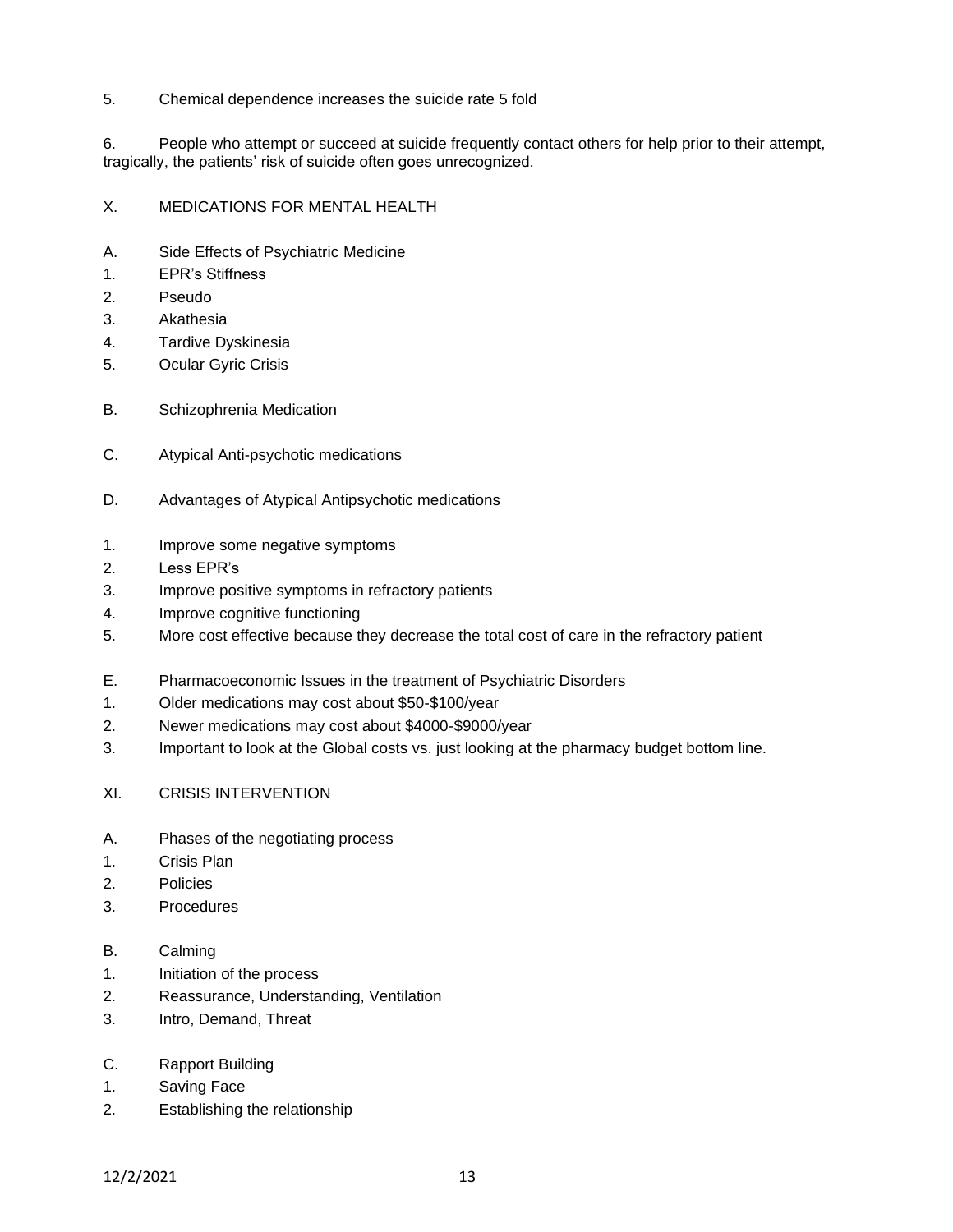- D. Information Gathering
- 1. Active listening
- E. Persuasion Techniques
- 1. Attempts to produce compliance in suspects behavior
- 2. Forced problem solving
- 3. Defining the issues
- F. The Release and Surrender
- 1. Reassurance and respect
- XII. BASICS OF NEGOTIATION
- A. Primary Negotiator Guidelines
- 1. Receive briefing at the negotiating post
- 2. Decide goals and strategies for the initial contact
- a. Have a plan for immediate surrender
- 3. Establish contact with suspect(s)
- a. Prepare an opening statement
- b. Use cover, if possible
- 4. Introduction

a. Hello my name is (First and Last name) I am the Police Department negotiator can I help you? / I would like to help you / or both.

- 5. Ask the suspect to surrender early on
- 6. Attempt to determine if everyone is O.K.
- 7. Limit expressing concern for hostages
- 8. Speak softer and slower than suspect
- 9. Assure the suspect that the police are not going to start anything
- 10. Allow the suspect to ventilate. Let him talk.
- 11. Attempt not to tell the suspect "NO"
- 12. Don't rush. Try to respond to his statement
- 13. Let the suspect talk and do active listening

# XIII. CIVIL COMMITMENT PROCESS

- A. The Laterman Petris Short Act
- B. Course of Detention Summary
- C. Who has 5150 Authority
- D. Liability
- E. Probable Cause
- F. Transportation by Peace Officer
- G. Hospital Procedures and Processing
- H. The Tarasoff Duty to Warn

# XIV. RESOURCES

- A. Mental Health Service Providers
- B. Service Agencies in Monterey and San Bentio Counties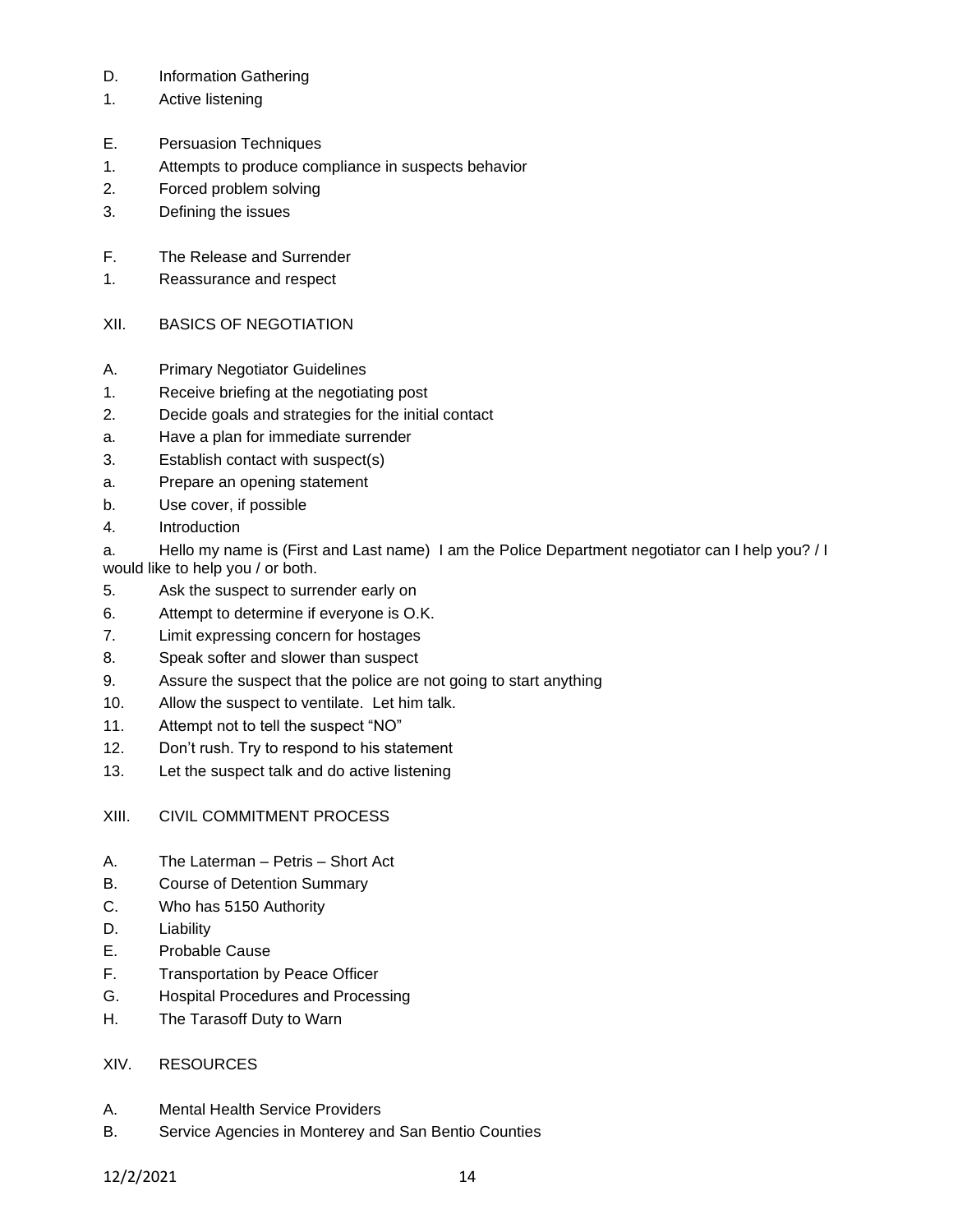- C. Resources for Problem Solving
- D. Directory if Community and Human Services for Monterey County
- E. Internet Resources
- F. Available Criminal Justice Information
- XV. PURPOSE AND GOALS OF SITE VISITS
- A. Familiarize Officers with Community Resources
- 1. Continuum of Care
- 2. Criteria for Services Available
- B. Interaction with Persons not in crisis
- 1. Interaction Exercises
- 2. Family Member Perspectives
- 3. Introduction to Community Support

Lab Content Lab and lecture are integrated in this course

Team Intervention (LAB)

- 1. Select a Team Leader
- a. First person on the scene
- b. A team member with confidence and competence in handling crisis situations
- c. A team member with confidence and competence in handling crisis situations
- d. A team member who has rapport with the acting out individual
- 2. Team Leader Duties
- a. Assess the situation. What steps are necessary?
- b. Plan the intervention
- c. Direct or cue the team members

d. Communicate with the acting out individual. To avoid confusion, only one person should talk with the acting out person.

- 3. Precipitating Factors (the true cause of the crisis)
- a. Loss of personal power (may act out to get it back)
- b. Displaced anger (can't get at "them", but can get at you)
- c. Change = Loss = Grief (value of the lost object)
- d. Fear (fight or flight)
- e. Failure / Frustration (it's easier to blame others)
- f. Psychiatric disorder (manic symptoms, psychotic symptoms, change in sleep or appetite, etc)
- F. What to remember / tips for crisis intervention
- 1. Let clients vent while you listen
- 2. Expect adolescents to project blame onto others
- 3. Are they able to comprehend the gravity of the situation?
- 4. Is their insight and judgment impaired?
- 5. How well do you understand their culture and language?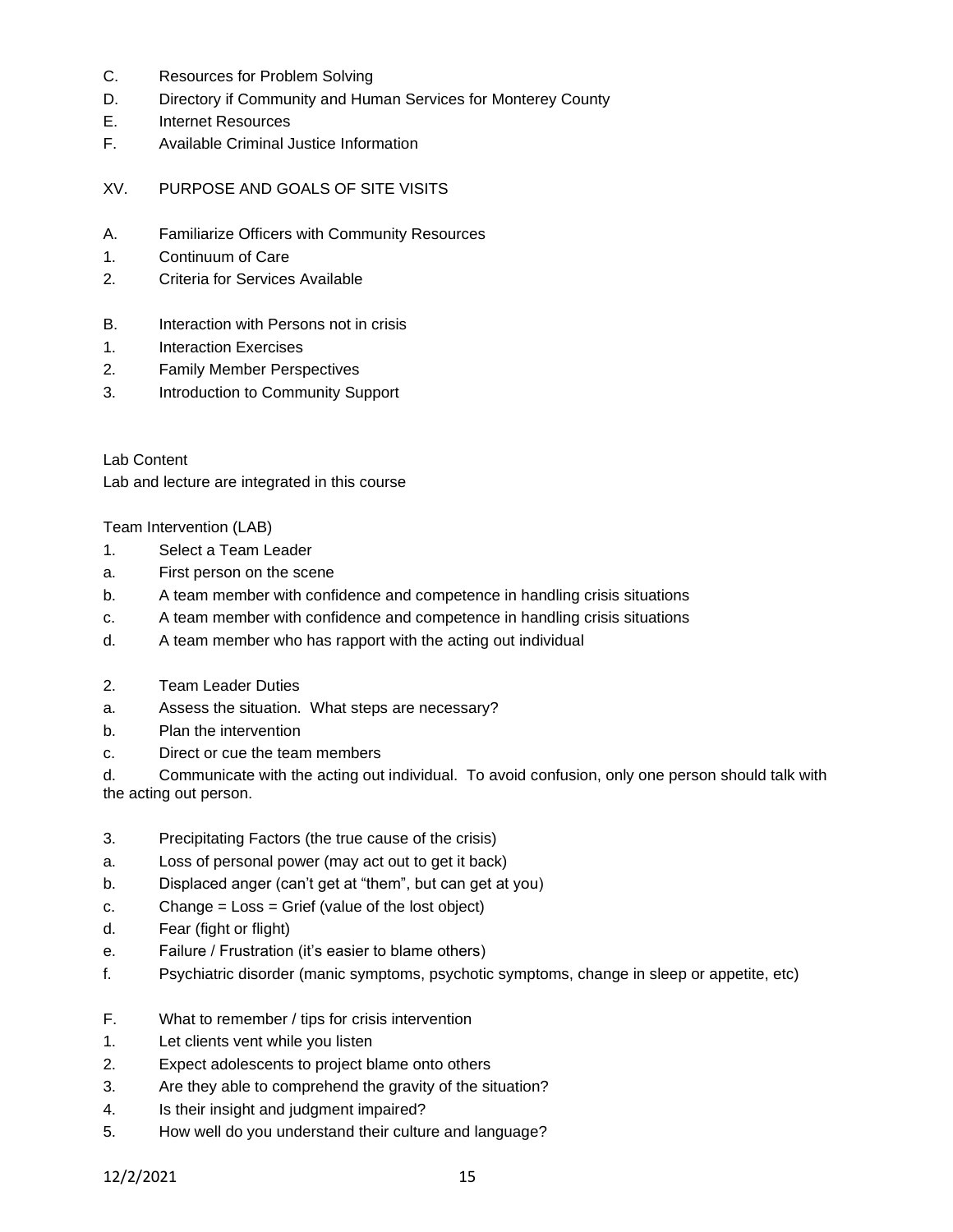- 6. Do they have family that may assist you? (or get in the way)
- 7. Remove the audience

8. Remain objective, do not allow yourself to become agitated. Do not respond emotionally to their words, threats or deeds

- 9. Assume they want to regain control
- 10. Give the child choices / options (not more than "this or that")
- 11. Allow time for response. Don't rush.
- 12. Ignore what can be ignored. Pick your battles.
- 13. Find something positive. Look for strengths.

14. Be conscious of typical teenage authority conflicts. Remember adolescents are much younger that their stated age developmentally and emotionally.

- 15. Parents and workers decide collaboratively on an action plan. Action plans should:
- a. Be focused on the present situation
- b. Include concrete steps
- c. Include what is going to happen, who is going to do it and when it will be done
- d. Be realistic

Action plans also need to be frequently evaluated and when necessary, new options explored.

- G. Some general ways to deal with difficult behaviors
- 1. Learn to understand what's behind the behavior
- 2. Plan ways to be effective
- 3. Utilize the element of surprise
- 4. Monitor your own behavior
- H. Staff fear and anxiety: fear is not necessarily bad
- 1. Unproductive
- a. Freeze: (decrease motor skills)
- b. Overreact
- c. React inappropriately (situation specific)
- 2. Productive
- a. Increase reaction time
- b. Increase in strength
- c. Increased sensory activity
- I. Signs and symptoms of chemical dependence
- 1. Found to be in possession of controlled substance
- 2. Stealing money for alcohol or drug purchases
- 3. Loss of control while drinking
- 4. Suicidal thoughts or behaviors
- 5. Violence when high or drunk
- 6. Defensive when confronted about use
- 7. Blackouts and / or loss of memory
- K. Assessing child and family needs: (LAB)

1. Assessing a child's or family's needs should run throughout your contact with the young person and family if applicable.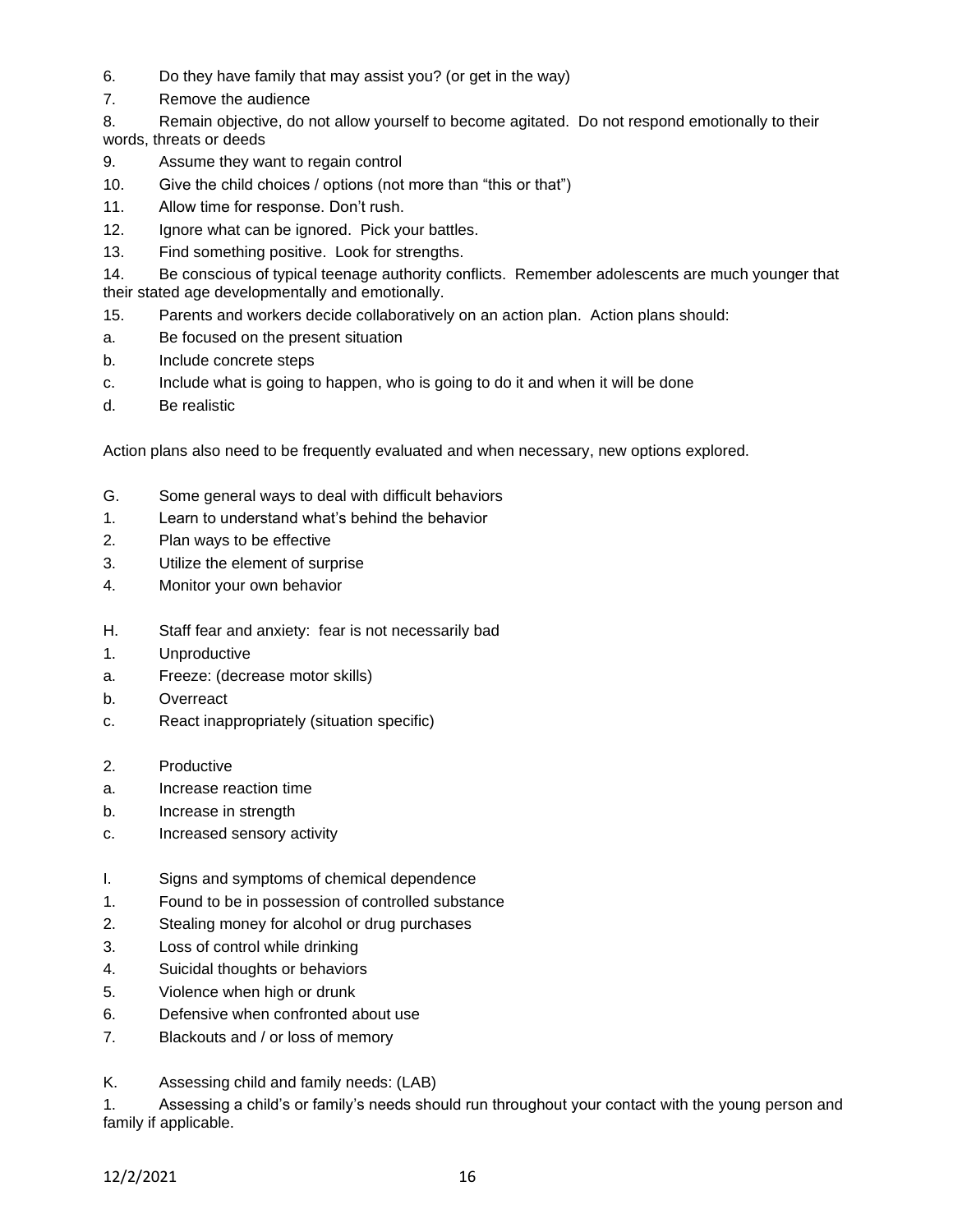2. The needs of the young person or family may not be connected to a mental health issue.

3. In assessing the child's or family's needs, always take the culture into consideration.

CULTURAL ISSUES TO BE AWARE OF WHEN DEALING WITH YOUNG PEOPLE IN CRISIS

L. Acknowledge cultural differences. Don't assume you know all about the particular culture

M. Allow the youth and family to educate you about how a crisis is handled in their culture and their family

N. Don't stereotype youth of color (i.e. think "gang" etc) Look at each situation and person independently

O. Be familiar with the predominant local populations such as Latino, Asian and Filipino

P. Be alert to acculturation issues between the values and norms of foreign-born parents and their children who grew up here

Q. Know how to access specific cultural and language resources

## MENTAL HEALTH AND CRISIS INTERVENTION PRINCIPLES

Are different in children / adolescents from adult diagnosis and symptoms

- R. Common diagnosis in children and adolescents
- 1. ODD (Oppositional Defiant Disorder)
- 2. Conduct Disorder
- 3. ADHD (Attention Deficit Hyperactivity Disorder)
- 4. Depression (usually more anger expressed with children)
- 5. Anxiety Disorders (i.e. school phobia, Post Traumatic Stress Disorder, etc)
- 6. Bipolar
- 7. Schizophrenia

a. Don't assume a child / adolescent in crisis means there is a mental illness present

b. Crisis with children and adolescents can be behavioral, due to family conflicts, due to substances abuse, other factors or a combination of factors.

**WHEN TO 5150** 

- S. Triggering events and suicidal indicators
- T. Triggering events for child and adolescent suicide could include any of the following:
- 1. Parental discord
- 2. Break up of a relationship
- 3. Physical / Sexual abuse
- 4. Death of a friend or family member

5. Feeling of failure prompted by a recent event such as not doing well on an exam or not making the football team or failing to meet parental expectations.

U. Suicidal youth almost always give indicators of their intentions. Crisis workers, parents and anyone who interacts with youth on a regular basis should learn to listen and look for these indicators in order to prevent possible suicide.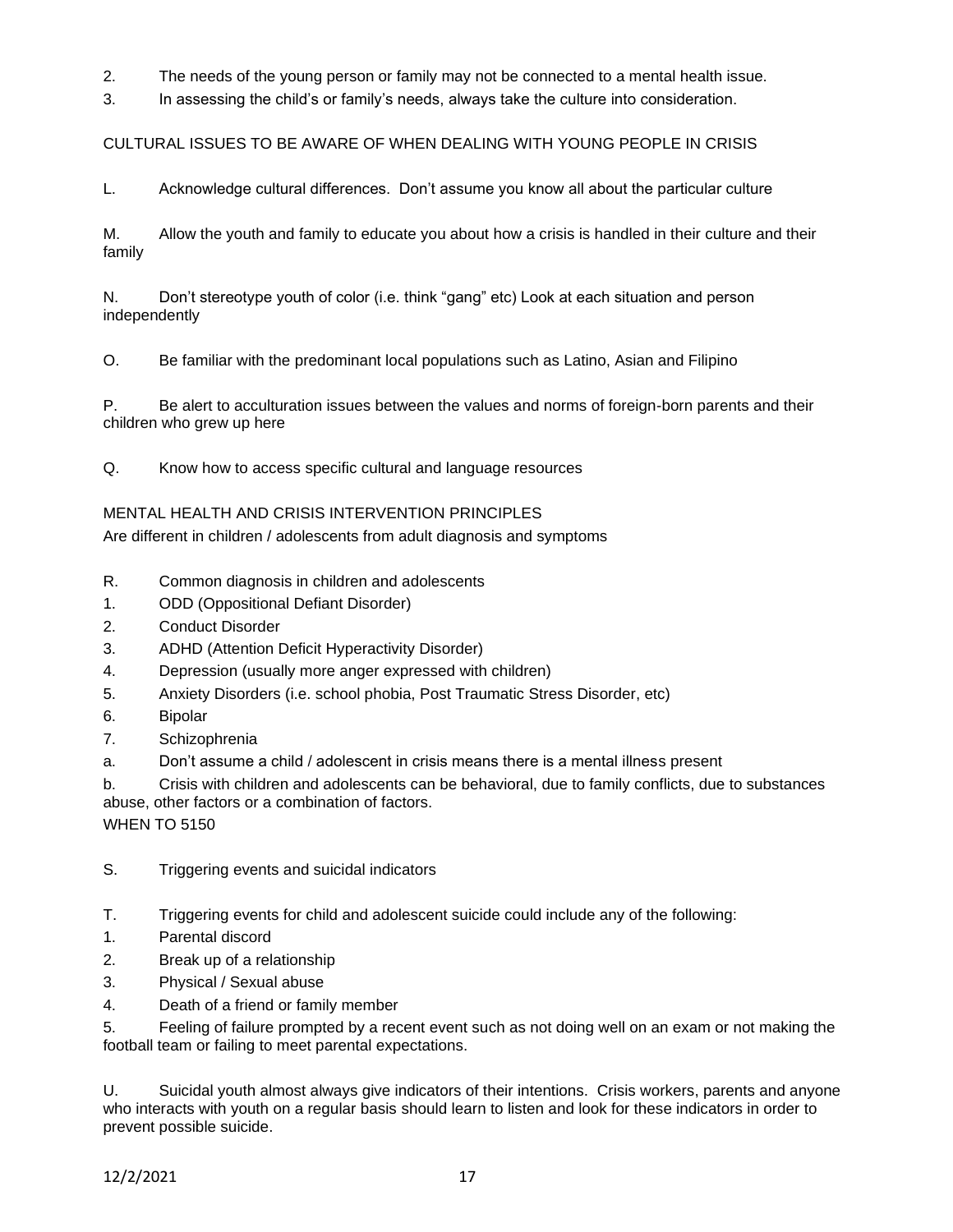1. Verbal indicators could include:

a. "I am going to kill myself" or less direct statements such as "I can't take this anymore" or "The world would be better off without me, I'm not going to be around much longer"

- b. Behavioral indicators could include:
- 1. Change in appetite
- 2. Change in sleep pattern
- 3. Change in mood
- 4. Truancy
- 5. Problems at school
- 6. Grades decline
- 7. Isolating from friends or family
- 8. Drug or alcohol use
- 9. Themes of death
- 10. Acts of aggression
- 11. Self mutilation
- 12. Giving away treasured possessions

### VIII. LAW ENFORCEMENT / MENTAL HEALTH PROTOCOL (LAB)

Mission Statement: The purpose of this protocol is to facilitate the safe and secure assessment and transport to an appropriate designated mental health facility of an individual who is in a crisis as a result of a mental disorder and who meets the criteria established in Welfare and Institution Code (WIC) Section 5150.

### A. Involuntary Detention

1. Authorized Persons: All California peace officers and those mental health staff members designated by the Local Mental Health Director.

2. Probable Cause: A state of facts must be known that would lead a person of ordinary care and prudence to believe, or to entertain a strong suspicion, that the person detained is mentally disordered and is a danger to her/himself or others, or is gravely disabled.

3. Initiating of Application for 72-Hour Detention for Evaluation and Treatment: The agency which initiates the request is responsible to complete and sign all necessary documents.

- C. Transportation: (LAB)
- 2. Use of Restraints: assistance to ambulance staff. (LAB)
- XI. CRISIS INTERVENTION ( LAB/LEC Scenarios)
- A. Phases of the negotiating process
- 1. Crisis Plan
- 2. Policies
- 3. Procedures
- B. Calming
- 1. Initiation of the process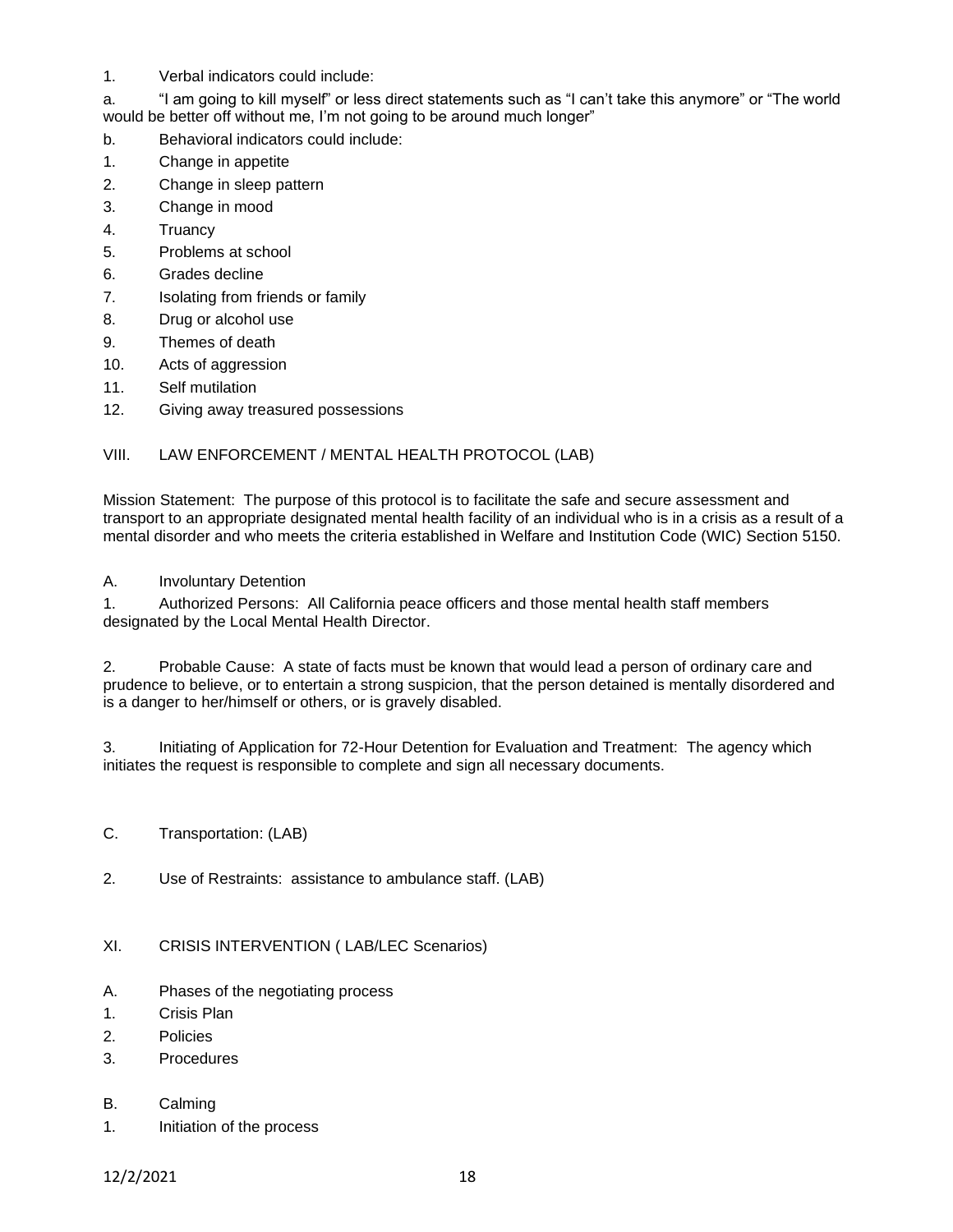- 2. Reassurance, Understanding, Ventilation
- 3. Intro, Demand, Threat
- C. Rapport Building
- 1. Saving Face
- 2. Establishing the relationship
- D. Information Gathering
- 1. Active listening
- E. Persuasion Techniques
- 1. Attempts to produce compliance in suspects behavior
- 2. Forced problem solving
- 3. Defining the issues
- F. The Release and Surrender
- 1. Reassurance and respect
- XII. BASICS OF NEGOTIATION (LAB / Scenarios)
- A. Primary Negotiator Guidelines
- 1. Receive briefing at the negotiating post
- 2. Decide goals and strategies for the initial contact
- a. Have a plan for immediate surrender
- 3. Establish contact with suspect(s)
- a. Prepare an opening statement
- b. Use cover, if possible
- 4. Introduction

a. Hello my name is (First and Last name) I am the Police Department negotiator can I help you? / I would like to help you / or both.

- 5. Ask the suspect to surrender early on
- 6. Attempt to determine if everyone is O.K.
- 7. Limit expressing concern for hostages
- 8. Speak softer and slower than suspect
- 9. Assure the suspect that the police are not going to start anything
- 10. Allow the suspect to ventilate. Let him talk.
- 11. Attempt not to tell the suspect "NO"
- 12. Don't rush. Try to respond to his statement
- 13. Let the suspect talk and do active listening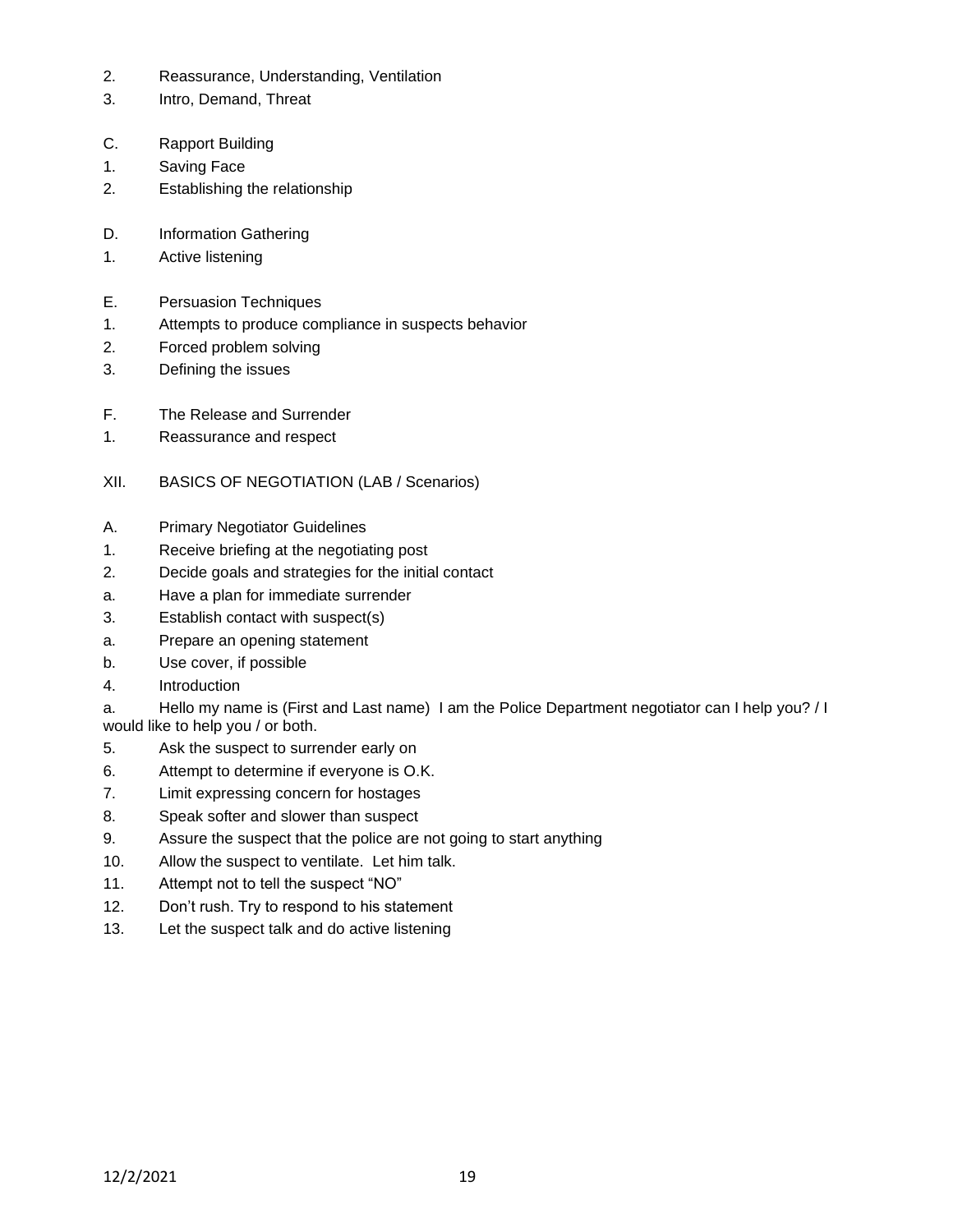### XIV. RESOURCES

- A. Mental Health Service Providers
- B. Service Agencies in Monterey and San Bentio Counties
- C. Resources for Problem Solving
- D. Directory if Community and Human Services for Monterey County
- E. Internet Resources
- F. Available Criminal Justice Information

## XV. PURPOSE AND GOALS OF SITE VISITS

- A. Familiarize Officers with Community Resources
- 1. Continuum of Care
- 2. Criteria for Services Available
- B. Interaction with Persons not in crisis (LAB)
- 1. Interaction Exercises
- 2. Family Member Perspectives
- 3. Introduction to Community Support

### **METHODS OF INSTRUCTION:**

Lecture, discussion and demonstration will serve as the medium of instruction. Individual guidance will be provided as required.

### **OUT OF CLASS ASSIGNMENTS:**

Required Outside Hours: Assignment Description: Reading instructor handouts on Scenario

### **METHODS OF EVALUATION:**

Writing assignments Percent of total grade: 10.00 % Percent range of total grade: 10 % to 20 % Written Homework; Reading Reports Problem-solving assignments Percent of total grade: 25.00 % Percent range of total grade: 25 % to 30 % Homework Problems; Quizzes Skill demonstrations Percent of total grade: 25.00 % Percent range of total grade: 25 % to 50 % Class Performance/s; Performance Exams Objective examinations Percent of total grade: 35.00 % Percent range of total grade: 35 % to 45 % Multiple Choice

## **REPRESENTATIVE TEXTBOOKS:**